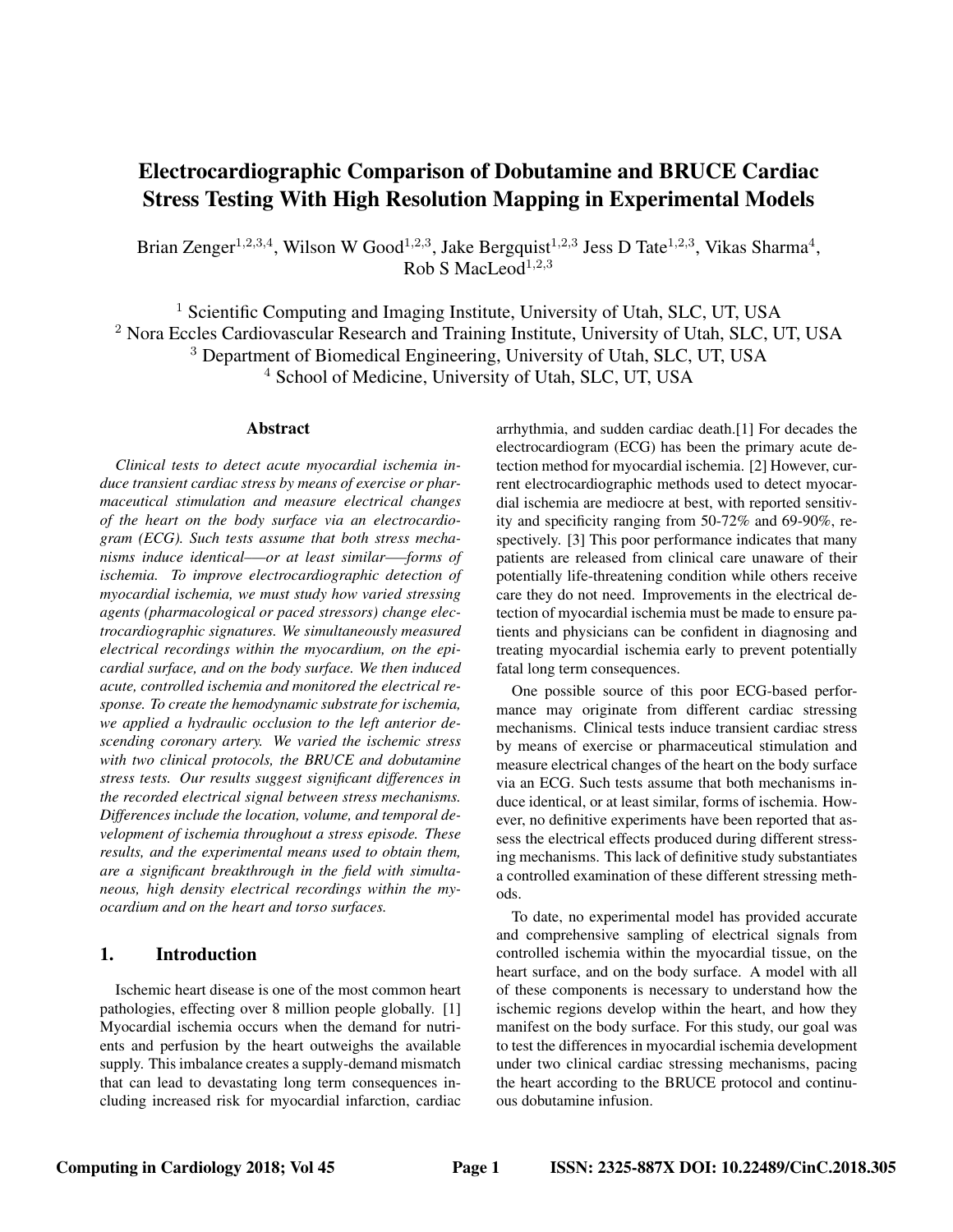## 2. Methods

#### 2.1. Animal Model

Swine and canine animal models were selected for this experimental preparation because of their similar cardiac anatomy, electrical system, and vascular structure to humans. The animals of each species were 25–35 kg in weight and 8 months to several years of age. The animals were purpose bred for the use in experimental research and all studies were approved by the Institutional Animal Care and Use Committee at the University of Utah and conformed to the Guide for Care and Use of Laboratory Animals. After 12 hours of fasting, the animals were sedated using an intravenous propofol bolus of 5– 8 mg/kg in canines or a mixture of Telazol (4.4 mg/kg), Ketamine (2.2 mg/kg), and Xylazine (2.2 mg/kg) in swine and then intubated. Once intubated, isoflurane gas (1-5%) was used for anesthesia. At the end of the experiment animals were euthanized while under general anesthesia, with intravenous Beuthanasia 1 ml/10 kg. The heart was then removed for further evaluation.

## 2.2. Surgical Procedure

Following sedation, a sternotomy was performed to expose the thoracic cavity. The pericardium was opened and the heart was suspended in a pericardial cradle. Following exposure, a portion of the left anterior descending coronary artery (LAD) was dissected and a calibrated hydraulic occluder (Access Technologies, Skokie, IL, USA) was placed around the dissected portion. An atrial pacing clip was then placed on the appendage of the right atrium. Following placement of the electrical recording equipment (described below), the pericardium was sutured closed and the sternum was wired and sutured together. To limit air within the volume conductor, chest tubes were tunneled into the mediastinal, pleural, and pericardial cavities and held under constant vacuum suction. The outer layers of dermis were sutured closed and checked for potential separations. Standard laboratory markers were measured and recorded throughout the experiment including blood  $pH, PaCO<sub>2</sub>$ , oxygen saturation, temperature, and blood pressure.

## 2.3. Electrical Recording Equipment

#### 2.3.1. Electrode Arrays

Electrical recording equipment was all custom build at the Nora Eccles Treadwell Cardiovascular Research and Training Institute (CVRTI). The electrical signals within the myocardium were measured using transmural plunge needle arrays with 10 electrodes spaced 1.6 or 1.0 mm apart for left and right ventricular needles, respectively. For these experiments, 12–25 needles were placed in the assumed perfusion bed of the LAD and concentrated on the anterior surface of the heart. The epicardial potentials were measured using a 247-electrode sock array with evenly spaced electrodes stitched into a nylon stocking material. The distance between sock electrodes was approximately 10 mm. The torso surface electrodes were in linear strips of 12 electrodes evenly spaced at 3 cm apart. Each electrode had an 11 mm diameter Ag-AgCl sensor embedded in an epoxy housing with a 2 mm deep gel cavity. The number of strips applied to the torso surface varied between 6–10 (72–120 total electrodes) depending on the body surface area accessible for each animal.

#### 2.3.2. Data Acquisition

The potentials from the sock, needle, and torso surface electrodes were recorded using a custom acquisition system. This system could record simultaneously from 1024 channels at 1 kHz sampling rate and 12 bit resolution. Briefly, the acquisition system consisted of multiplexers, interface circuitry, and a personal computer (PC) hosting a custom program written in Labview (National Instruments, Austin, TX, USA) that managed the hardware and allowed continuous signal acquisition. A bandpass filter with cutoff frequencies at 0.03 and 500 Hz avoided both DC potentials and aliasing. Wilson's central terminal leads were used as the remote reference for all the unipolar signals recorded from the sock, needles, and torso surface electrodes. Prior to each experiment, calibration signals were recorded for each channel.

#### 2.4. Ischemia Intervention Protocols

During each experiment, several transient ischemic interventions could be induced. Each of these interventions lasted between 8–15 minutes and were followed by a 30 minute rest period. The BRUCE exercise stress was simulated by increasing paced heart rate a set amount above resting heart rate every three minutes for fifteen minutes. This increase in heart rate was predetermined from average increased heart rates during BRUCE stress protocols reported in the literature. [4] The occlusion percentage was fixed throughout the stress interval. The intervention was terminated with the presence of a sequence of three or more premature ventricular contractions. During the dobutamine stress protocol, the animal was continuously infused at a a sequence of doses, each for three minutes. Dosages followed the standard clinical dobutamine stress testing protocols [5] and the intervention again lasted 15 minutes or until a sequence of three premature ventricular contractions occurred.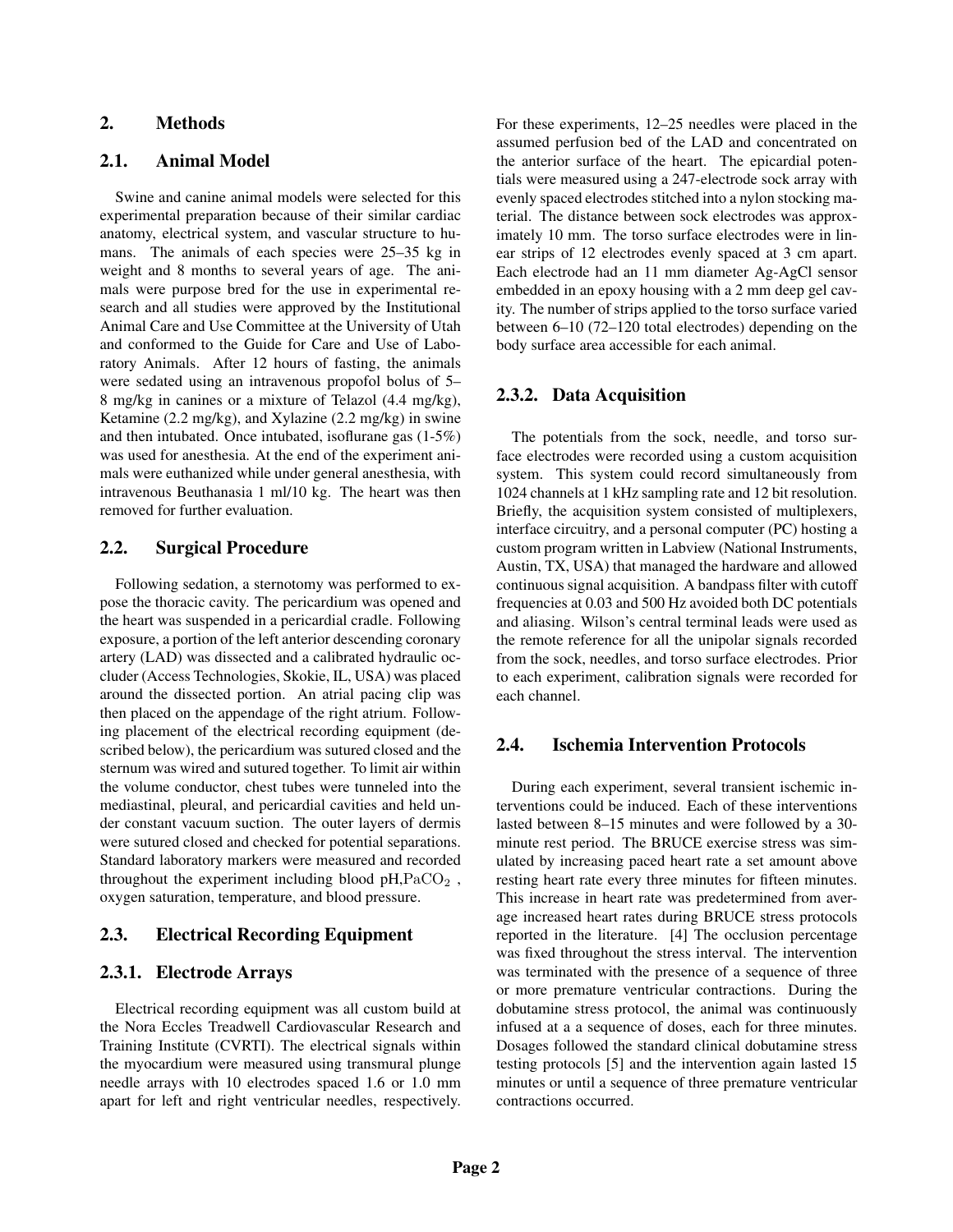#### 2.4.1. Image Acquisition and Segmentation

After each experiment, the intact torso was imaged with a clinical 3-Tesla MRI (Seimens Medical) for gross anatomy and electrode positions. Following the full torso scan, the heart was excised and scanned with a 7-Tesla MRI scanner (Bruker BIOSPEC 70/30, Billerica, MA) using FISP (Fast Imaging with Steady-state Precession) and FLASH (Fast Low Angle Shot) imaging sequences. To visualize fiber orientation in each heart, a diffusionweighted MRI sequence was also performed. Capitalizing on the combined advantages of both FISP (consistent volume boundaries) and FLASH sequences (high internal contrast), we produced geometric segmentations of cardiac tissue, blood, and transmural plunge needle geometries using the Seg3D open-source software package (https://www.sci.utah.edu/software/seg3d).

# 2.5. Geometric Registration

At the conclusion of each experiment, the locations of the linear torso surface electrode strips, preselected sock electrodes, and plunge needle insertion sites on the cardiac surface were digitally recorded using a Microscribe threedimensional digitizer (Solution Technologies, Oella, MD, USA). In addition, landmark sites including the location of the occlusion site, major epicardial coronary arteries, and the outline of the myocardial shape were also captured using the digitizer. Once the locations of the plunge needles were recorded, they were replaced with plastic spacers.

# 2.6. Signal Processing and Data Visualization

The electrical signals recorded during the study were processed in "Preprocessing Framework for Electrograms Intermittently Fiducialized from Experimental Recordings" (PFEIFER) program, an open-source MATLABbased signal processing platform designed to process bioelectric signals acquired from cardiac experiments. [6] Using PFEIFER, we were able to calibrate, baseline correct, filter, and mark specific time instances within cardiac signals for analysis.

Finally, the processed experimental signals were mapped to the identified electrode locations within the heart, on the epicardial surface of the heart, and on the torso surface. Full experimental model datasets were then visualized using *map3d* (sci.utah.edu/software/map3d) or SCIRun (sci.utah.edu/software/scirun) open-source software packages which provided for extensive spatial exploration of the results.



Figure 1. Regions of ischemia detected within the myocardium. ST%40 values are indicated by the color, as shown in the scale bar. The dashed lines indicate the slice levels captured in the adjacent projections. Row 1: Bruce protocol. Row 2: Dobutamine Protocol. The superior edge of each slice corresponds to the anterior surface in the leftmost column.

# 3. Results

With this experimental preparation, we were able to simultaneously record from all three aforementioned regions with high resolution and adequate coverage. Ischemic control was achieved and four transient episodes of ischemia were induced for each animal.

Figure 1 shows one result to illustrate the differences in the region of ischemia created during the BRUCE and Dobutamine stress tests. During peak ischemic stress, the region identified as ischemic based on elevated ST%40 potentials were larger following the dobutamine protocol than in the BRUCE protocol. Figure 2 shows how these features also propagated to the epicardial and body surfaces with the expected loss of localization.

## 4. Discussion

In this study, we proposed a novel experimental preparation to characterize and understand the electrical signals of myocardial ischemia within the heart and on the epicardial and body surfaces. In specific, we tested the hypothesis that different clinical cardiac stress tests cause different electrical signatures detectable on the body surface. Our results show that the BRUCE and dobutamine stress tests produce different amounts and spatial distributions of ischemia with comparable heart rates. The largest differences were visible within the myocardium, as shown in the number and locations of extrema in Figure 1. Epicardial and torso surface differences were also visible but limited to amplitudes of shared features. The dobutamine stress tests produced body surface signals with significant amounts of depression, while the BRUCE protocols produced only relatively mild depression.